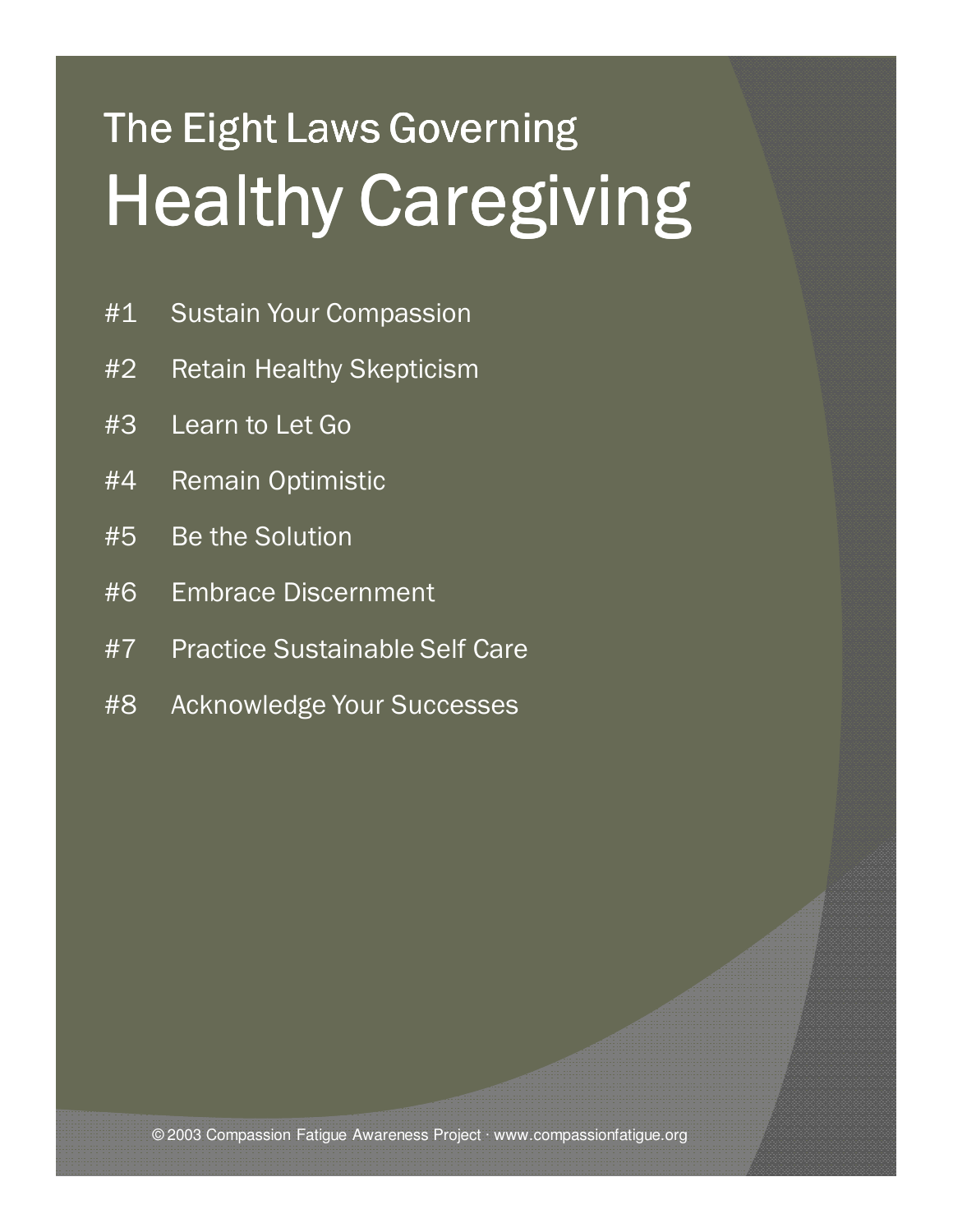## The Eight Laws Governing Self Care

- #1 By validating ourselves, we promote acceptance.
- #2 By validating others, we elevate ourselves.
- #3 By meeting our own mental, physical and emotional needs, we give care from a place of abundance, not scarcity.
- #4 By practicing self-goodwill, we manifest it throughout our lives.
- #5 By honoring past traumas and hurts, we allow ourselves freedom from the pain that controls us.
- #6 By "doing the work," we reclaim the personal power that is rightfully ours.
- #7 By naming and taking ownership of the core issues that limit our growth, we create authenticity.
- #8 By managing our self-care, we welcome happiness into our lives.

© 2003 Compassion Fatigue Awareness Project · www.compassionfatigue.org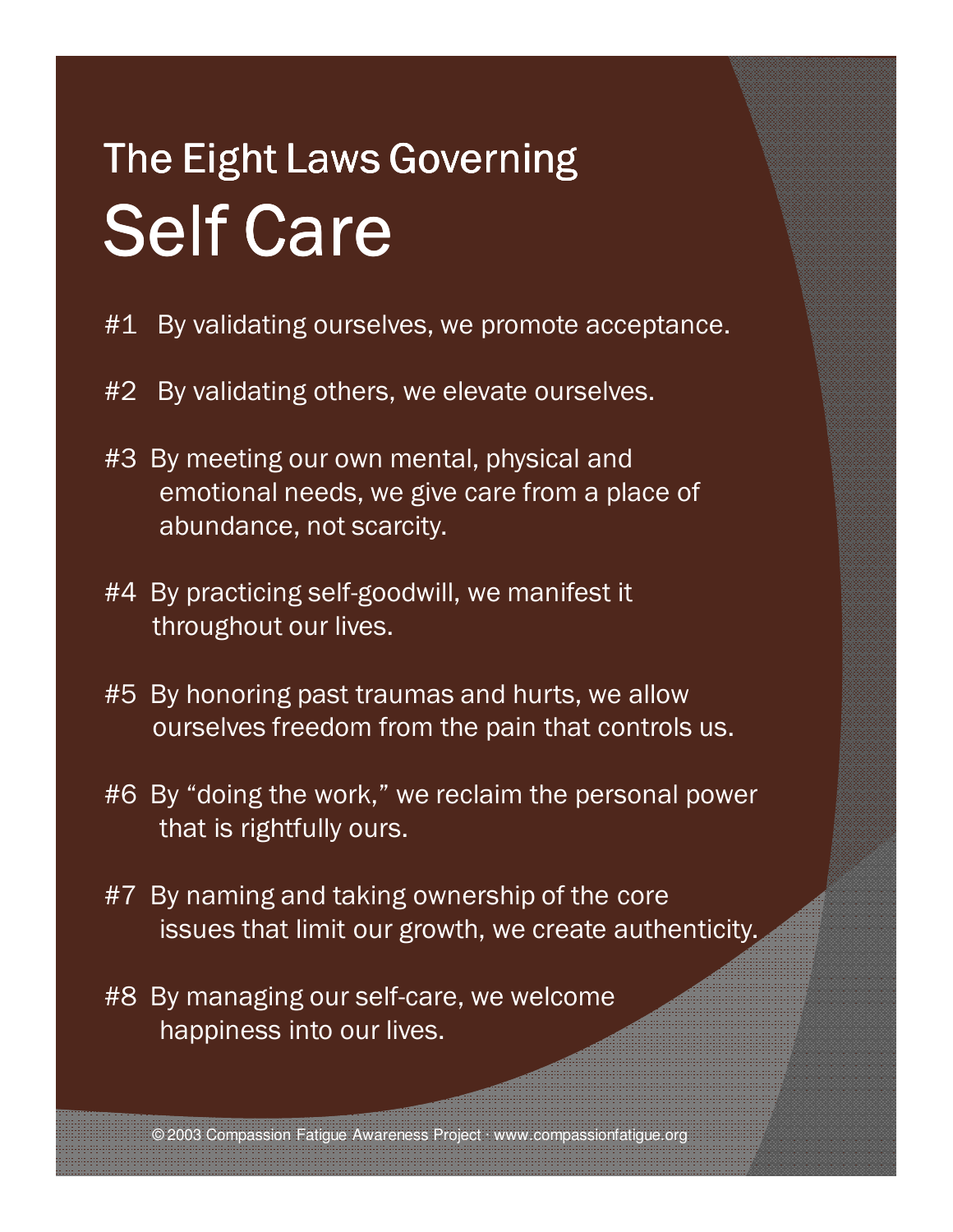## The Eight Laws Governing Healthy Change

- #1 Take frequent breaks from what you are doing.
- #2 Learn the word "no." Use it whenever necessary.
- #3 Share the load with others.
- #4 There is humor in every situation. Find it and laugh.
- #5 Recognize when you need help. Ask for it.
- #6 Give yourself credit when credit is due.
- #7 Give others credit when credit is due.
- #8 Breathe deeply as often as possible.